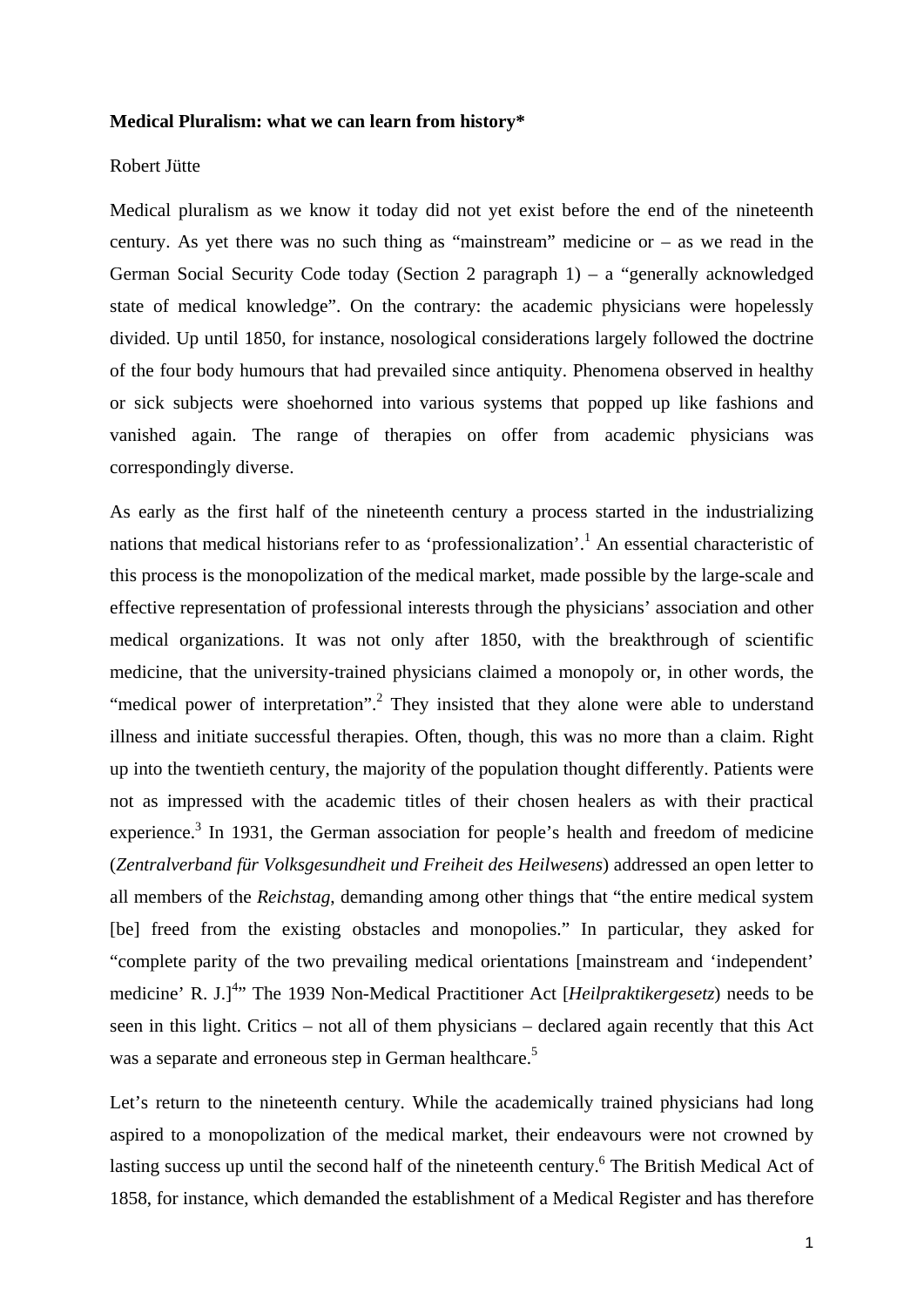often been seen as a milestone in the history of medical professionalization in Great Britain, did by no means achieve the desired monopoly in therapies. On the contrary. A movement emerged in Britain which secured the support of diverse groups and opposed any kind of monopolization in healthcare. This liberal attitude is still noticeable today in the British National Health System, even though homeopathy is now indeed struggling to hold on to its established status there.<sup>7</sup>

US physicians never achieved even such modest government support in their struggle for monopoly. In the 1830s and 1840s they even lost the privileges that had previously been granted to them in some states. The American Medical Association, founded in 1847 in response to the liberalization and the pressure from competitors in the health market, received no support whatsoever from the State for its aspirations to license physicians. In the second half of the nineteenth century an increasing number of US states left the medical licensing to often mixed bodies, with the result that homeopaths and "eclectics" were also able to acquire official licences.<sup>8</sup> This only changed with the publication of the Flexner Report in 1910. However, this report was aimed at the medical schools rather than the medical provision in the American health market, as is apparent from the successful development of chiropractic and osteopathy as well as from the fact that homeopathic practices continued to exist.<sup>9</sup>

We also observe the opposite of monopolization in the German Reich in the last third of the nineteenth century. There, the physicians felt so superior to other healers that they initially agreed to the full liberalization of the medical market as part of the Trade Regulation Acts [*Gewerbeordnungen*] of 1869 or 1871. But it was not long before they complained that the existence of competition did not seem to act in their favour.<sup>10</sup> More and more physicians in Germany became annoyed with the flourishing market in arcane remedies so that, from the 1880s onwards, the German Medical Association demanded a ban on any kind of quackery. Their complaint remained unheeded by the lawmakers, however.<sup>11</sup> The Non-Medical Practitioners' Act, passed by the Nazis in 1939, continues to be valid to this day with only slight amendments, a fact that is a thorn in the flesh of many a representive of the medical brotherhood.

Only in the very sparsely populated Scandinavian countries did the physicians manage to steadily expand their share of nineteenth century healthcare provision and protect themselves against the unwelcome competition from other healers. There, the medical organizations succeeded, without much commotion or conflict, in transforming the professional privileges into a well-functioning form of state-supported professional control. Representatives of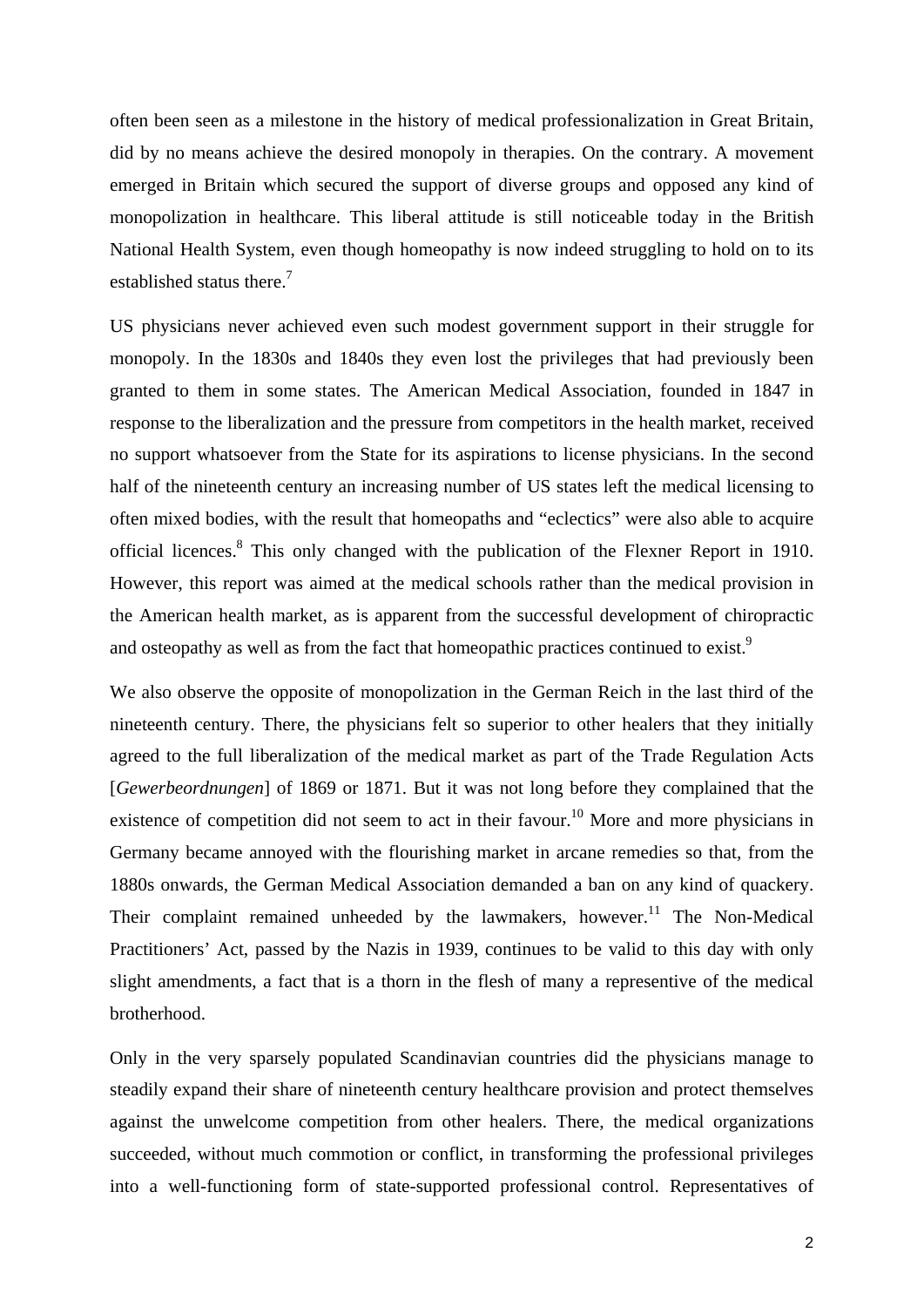complementary medicine struggle to survive in those countries to this day.<sup>12</sup> But even there, the first signs of a budding medical pluralism are emerging.

We can therefore say that there is not only a clear delimitation between professional and other healers in almost all countries today, but the observation of this demarcation is also strictly monitored by the legislators - "in the interest of the patient." Nonetheless: this does not seem to stop patients from seeking help in the niches of the unregulated health market.

The professionalization mentioned earlier has further effects on the healthcare provision available. This brings us to another important observation. With the exception of the nursing and care duties, the lay system is no longer permitted to provide any kind of medical services. As early as the end of the eighteenth century, the health information sources admonished the subjects not to undertake any steps in case of illness without consulting a licensed healer (best, of course, a physician).13 Many people conformed to this advice and consulted medical experts when they were ill, albeit not necessarily trained physicians but often semiprofessional healers. The reasons for their behaviour are obvious: they were socially and spatially close to this group of healers and shared cultural commonalities with them. The degree of medicalization or, to be more precise, the density of physicians, also played an important part<sup>14</sup>, a circumstance we still observe today in some countries, not only in Africa but also in India.

How is the situation today with regard to pluralism in official healthcare?<sup>15</sup> India has had medical pluralism for many decades and this is also reflected in its official healthcare structures.<sup>16</sup> In Germany the "Dialog Forum for Pluralism in Medicine", co-founded by the former president of the German Medical Association, has made every effort in the last fifteen years to contribute to a constructive discourse between the representatives of mainstream and complementary medicine, through an open dialogue among physicians, in order to achieve the best possible patient care.<sup>17</sup> But not much has changed so far. Hardly a month goes by without individual CAM therapies, homeopathy in particular, being ostracised or frowned upon on the pretext that medicine had to be "evidence-based". And yet, surveys have revealed that CAM therapies are ever more popular among patients<sup>18</sup>, a fact that explains the vehemence of the attacks – above all on homeopathy. The relationship between "mainstream" medicine and complementary medicine in Germany continues to be informed by mutual distrust and a tendency to demarcation. There is, at present, no sign of any systematic cooperation between biomedicine and any of the other, very diverse, medical systems (TCM, Anthroposophic Medicine, homeopathy) for the benefit of the patient. If anything, we see an "asymmetric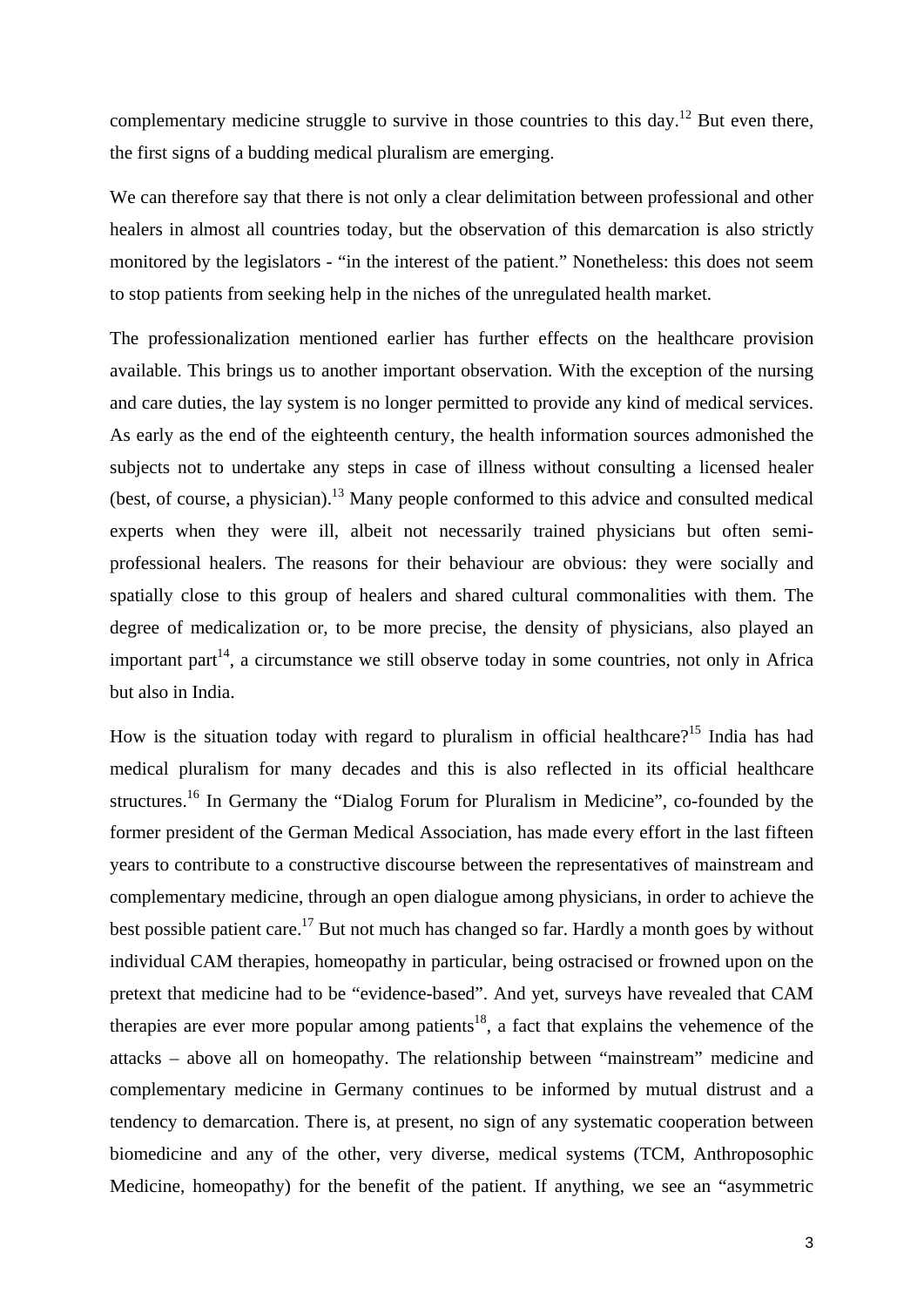coexistence" with medical schools almost exclusively teaching and applying conventional medicine and complementary medicine being widely used additionally in many areas of outpatient care.

What is urgently needed is internal clarification of the relationship between the diverse medical approaches that respects the model of medical pluralism and uses it as the starting point for a discussion on cooperation and coexistence. For this it is necessary to openly discuss the possibilities and limitations of each medical approach and conception. The potential of these approaches to mutually complement each other also needs to be scrutinized, with a view to promoting, in the interest of best-possible and effective patient care, the further development of a pluralism that at present seems non-transparent, with the aim of attaining a sustainable plurality, where diverse ways of thinking and diverse practical approaches in medicine form a meaningful whole. This will probably need a political impulse, as we can see from the example of India. $^{19}$ 

An administrative approach tested during World War II in Calcutta and other Bengali places, became something like a model for the entire Dominion of India once India had attained independence. The Homeopathic Enquiry Committee, set up in September 1948 through a resolution passed by the Indian Parliament, was given the task of evaluating the situation and submitting recommendations and proposals for the integration of homeopathy into the national health system. It was not until 1973, however, that the former outsider medicine was officially granted parity with other medical systems. Since then it has had unlimited state support. A system has been implemented in India that one high ranking representative of Indian homeopathy has termed the "cafeteria approach" in healthcare: $^{20}$  patients choose the menu that suits them, and all the State does is make sure that the individual meals on offer conform to the usual quality standards and that no health risks are being overlooked.

Europe is still a far cry from this kind of medical pluralism. In Germany only a very few healing approaches have, controversially, been granted the status of "special therapies", primarily in the context of pharmaceutical legislation.<sup>21</sup> Based on a scientific pluralism in drug therapy that is emphasized again and again by the judiciary, the German Medicinal Products Act explicitly demands that specific aspects of the "special therapies" be taken into consideration. The legislators have set up special commissions for this purpose, which introduce the necessary medical expertise into the work of the responsible authority.

In Switzerland, medical pluralism has arrived by a different route.<sup>22</sup> There, a referendum made sure that alternative medical approaches were included into the list of healthcare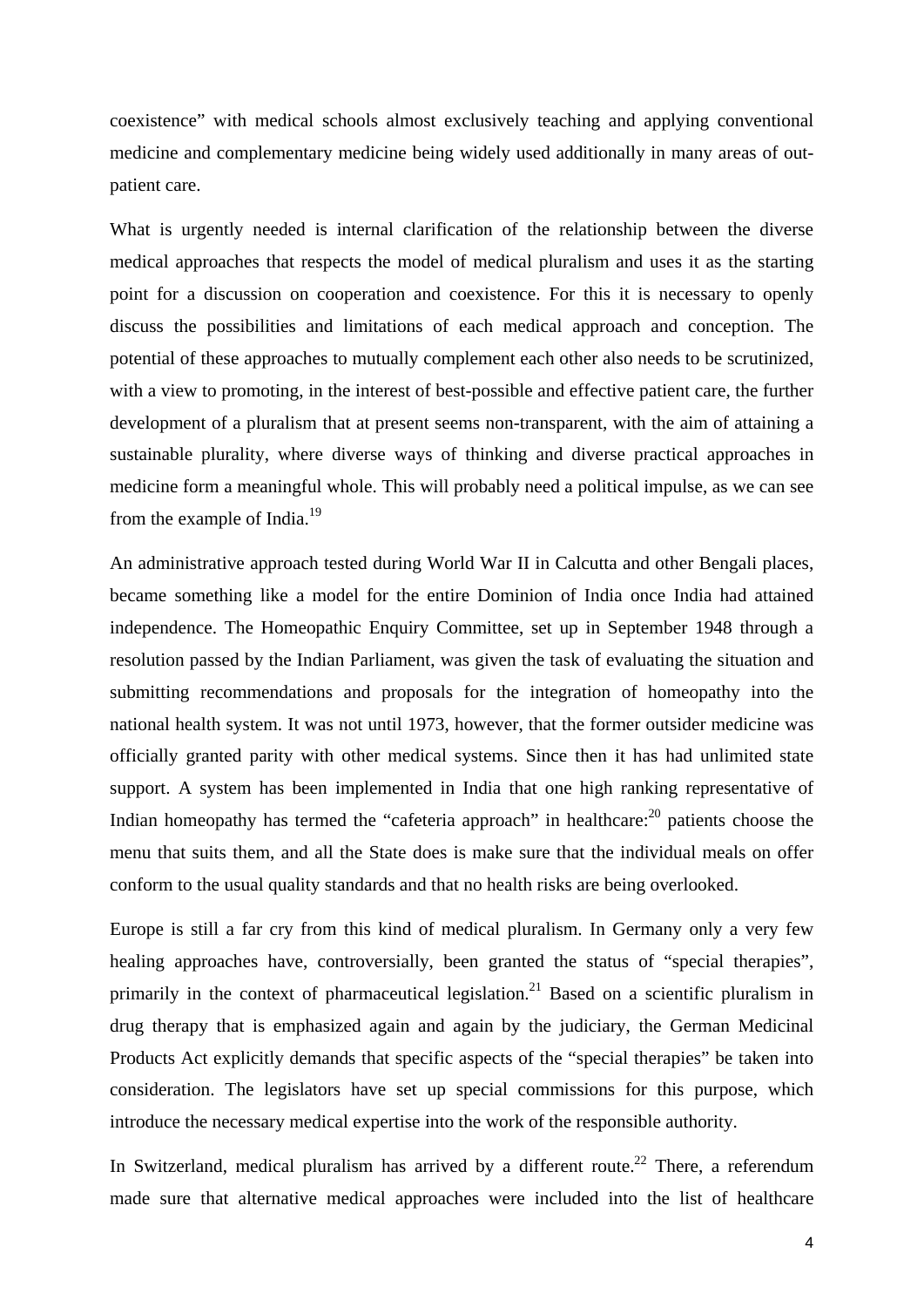provisions covered by the statutory health insurance. The popular initiative "Yes to Complementary Medicine", which was founded in 2005, collected close to 139,000 signatures in a very short time. In the same year, health minister Pascal Couchepin had five complementary medical systems struck off the list of treatments included in basic healthcare provision – homeopathy, neural therapy, phytotherapy, TCM and Anthroposophic Medicine – provoking open opposition from alternative therapists practising in Switzerland as well as from patients. In surveys it was ascertained that the majority of the population wanted complementary medicine. The result of the referendum on 17 May 2009 was unambiguous. More than two thirds of the votes (67 per cent) were in favour of the proposal submitted by the popular initiative "Yes to Complementary Medicine". The new constitutional ruling, which had majority support, states that "Both the State and the Cantons will ensure within the ambit of their responsibilities that complementary medicine is taken into consideration." Putting this ruling into practice has been difficult so far, because it is not clearly apparent from the amendment achieved through the will of the people that certain methods of complementary medicine have to be included in the statutory health insurance. It is nevertheless a fact that Switzerland is so far the only country in Europe where pluralism in medicine is required by the constitution.

But what Medical Pluralism are we talking about? Are there new forms of Medical Pluralism now, "Integrative Medicine" for instance?<sup>23</sup> The "resurfacing" and increasing legitimization of CAM that we have seen in the United States and Western Europe since the  $1980s^{24}$  has inspired two British researchers, Sarah Cant and Ursula Sharma, to pronounce a "new medical pluralism". The two scientists claim that various factors, including health-economic considerations, have induced governments to take a more positive view of Alternative Medicine. At the same time, they say, there has been a "refiguring of expertise", because the modern state depended on the expert knowledge of the various professions. The users of alternative therapies had benefited above all from shifts in the social relations between biomedicine, government and consumers.<sup>25</sup> Since this form of pluralism, which emerged in the late twentieth century, allegedly differs considerably from that of "premodern" times, Cant and Sharma have termed it a "new" medical pluralism.<sup>26</sup> Proponents of this concept<sup>27</sup> have pointed out that in this kind of pluralism biomedicine continues to occupy a dominant position and to assign to the various therapies differing degrees of legitimacy and prestige by demanding evidence based on natural-scientific premises. It is also true that the alternative medical systems often compete or fight with each other for their place in a health market that is increasingly determined by consumers rather than patients in the original sense of the word.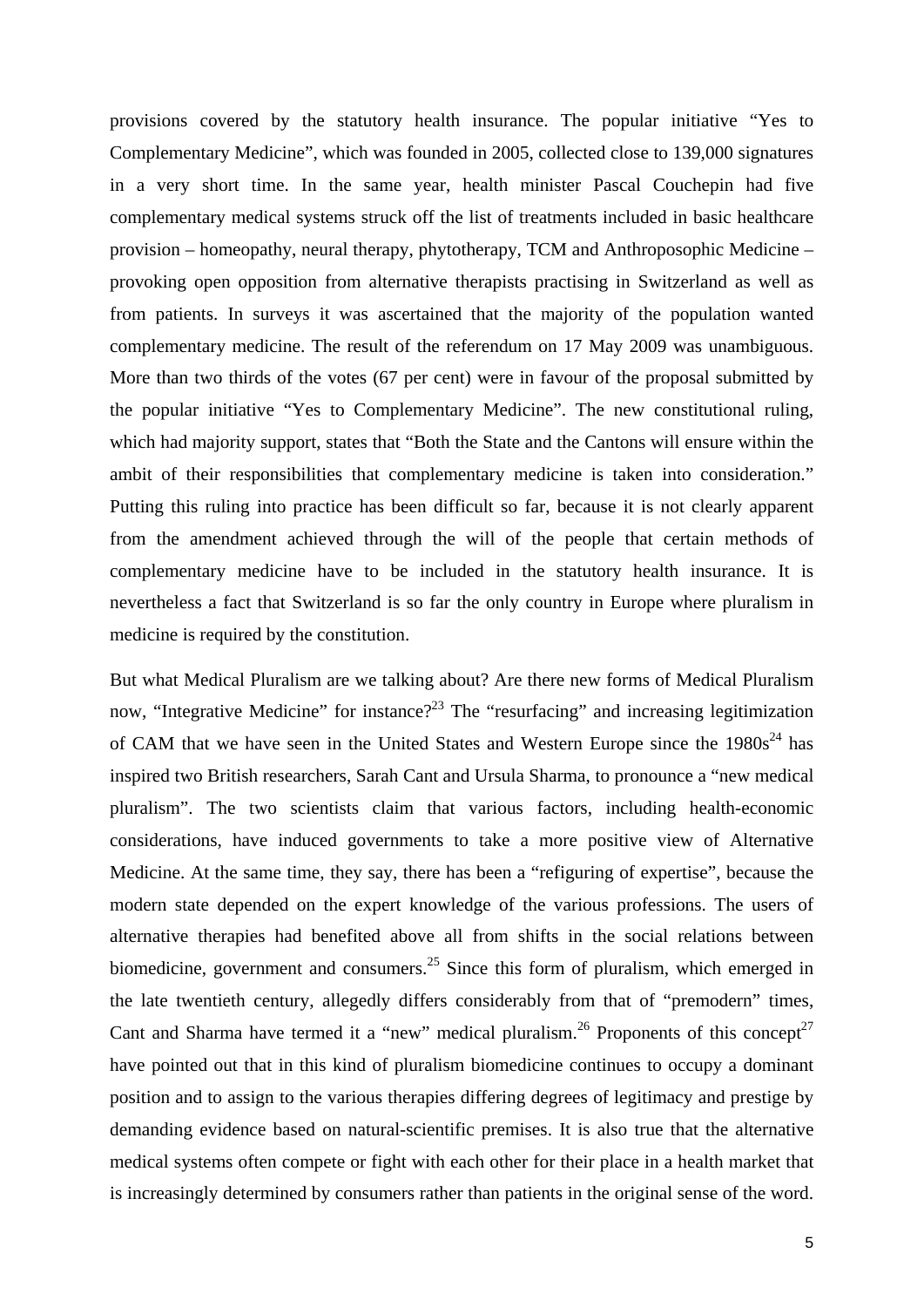But even if this form of medical pluralism was entirely new  $-$  a claim that historians are entirely justified in questioning – there is one constant shared by the new and the old medical pluralism, and that is homeopathy.

As a history spanning more than two hundred years illustrates, homeopathy constitutes, as no other CAM approach, the Litmus test for medical pluralism. The attacks on non-established medical systems are almost always directed at homeopathy, even though other methods of complementary medicine provide similar targets for critics.<sup>28</sup> A survey conducted in 2006 among German physicians of various disciplines, asking about their view of CAM therapies, has revealed that only a third of them consider Anthropological Medicine to be scientifically founded, while more than fifty per cent think the same of homeopathy.<sup>29</sup> Nevertheless, the criticism of the "sceptics" who denounce what they see as paramedicine is primarily directed at homeopathy. According to one critic homeopathy is so unscientific that it should be prevented from conducting research!

Many homeopaths therefore hope that Integrative Medicine – which was, by the way, promoted in Germany under a different name as early as the  $1920s$  and  $1930s^{30}$  – will help them find access to the medical establishment. While they are not the only ones, they are the ones that will be longest kept out of this "club", as is apparent in Germany from the difficulties experienced by CAM associations seeking admission to the German Association of Scientific Medical Societies (AWMF).<sup>31</sup>

But before the hopes for the longed-for recognition rise too high, may the historian be permitted to point out that full integration, as past experience shows, will lead to a standstill. This happens whenever the philosophy behind the alternative therapies subsumed under this generic name loses importance and only their specific applications (drugs, potentization, needles in acupuncture, or particular techniques in manual medicine) are used, mostly because they can provide the evidence prescribed by biomedicine. One example from history is that of "Eclectic Medicine" which was in vogue in the United States in the late nineteenth century but later disappeared from the medical market without a trace.<sup>32</sup>

Should a new medical pluralism indeed become the model of the future, the decision will lie with the lawmakers who, in turn, will be guided by the will of the voters. The view the state takes when it comes to traditional medical therapies will depend more than ever on questions of economy because society is ageing and chronic disease on the rise. This could indeed be a chance for homeopathy, but only if public interest is directed away from the question of evidence to the kind of efficacy shown in outcome studies. This, in turn, needs more research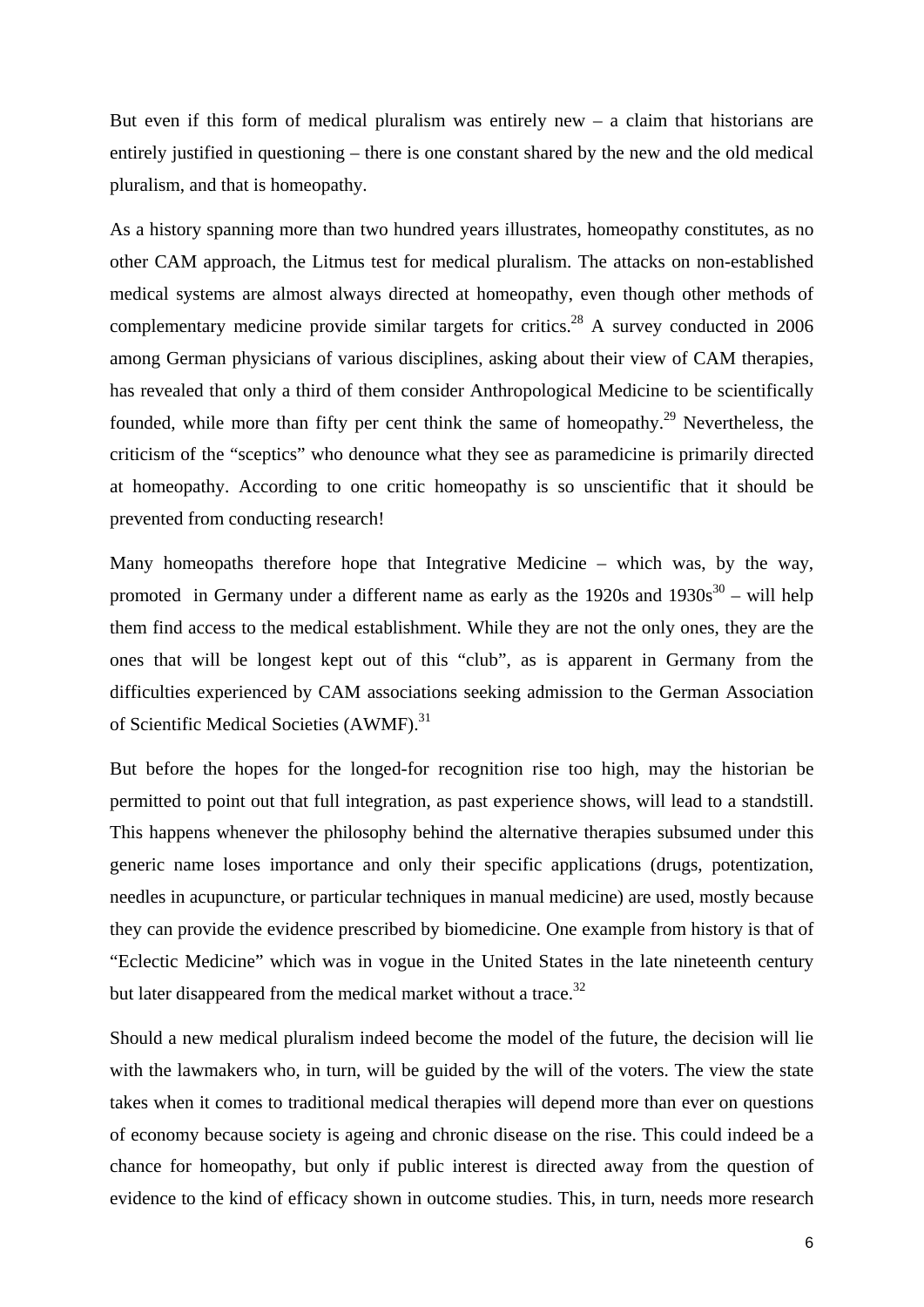– but not basic research, because basic research can hardly hope for funding from the pharmaceutical industry. The success story of the *National Center for Complementary and Integrative Health* (NCCIH) in the United States proves that such research is possible when the state provides sufficient funds to test the effectiveness of medical systems in healthcare provision – without prejudice and independently of industrial interests. In 2015, the NCCIH had a research budget of 124.1 million US Dollars.<sup>33</sup> It needs to be mentioned, however, that the research projects that have so far benefited from this funding were not related to homeopathy in particular. Other therapies with similarly long-standing traditions, such as osteopathy, have been at the centre of the NCCIH's interest.<sup>34</sup>

My initial question has not been answered yet: what can history teach us about medical pluralism? The history of medicine can illustrate how the present healthcare system has evolved and that it can change in principle. Knowledge of premodern phenomena can confirm, or put into perspective, what seems modern to us. Especially when it comes to homeopathy as the litmus test for medical pluralism, the following verdict of a history teacher applies, "Wherever historical arguments, myths, semi-conscious and uninformed memories and memory fragments are still consulted in order to justify and legitimize existing conditions [...] the rational and critical study of history is indispensable.<sup>35</sup> The professional historiography of homeopathy is equally indispensable, as is apparent from its uncovering of the historical myths used as arguments in health politics. It also includes a factual, methodical and accurate investigation of the role homeopathy played in Germany during the Third Reich.<sup>36</sup> And it unfortunately also includes the clarification required again and again, that the originator of homeopathy, Samuel Hahnemann, for whom a memorial was soon erected in Leipzig, was neither a Jew nor a Muslim, but a baptized protestant and freethinker. Speaking of memorials: when the statue of Hahnemann was unveiled in Leipzig in 1851, one speaker reminded his listeners that there was something more important than devoting a memorial to the founder of homeopathy – however much Hahnemann deserved this – and that was to think of the future. The means he listed for achieving this goal were "Writings, the proving of drugs, hospitals, university chairs, pharmacies, associations for the promotion of homeopathy, travel etc."<sup>37</sup> A list worth remembering.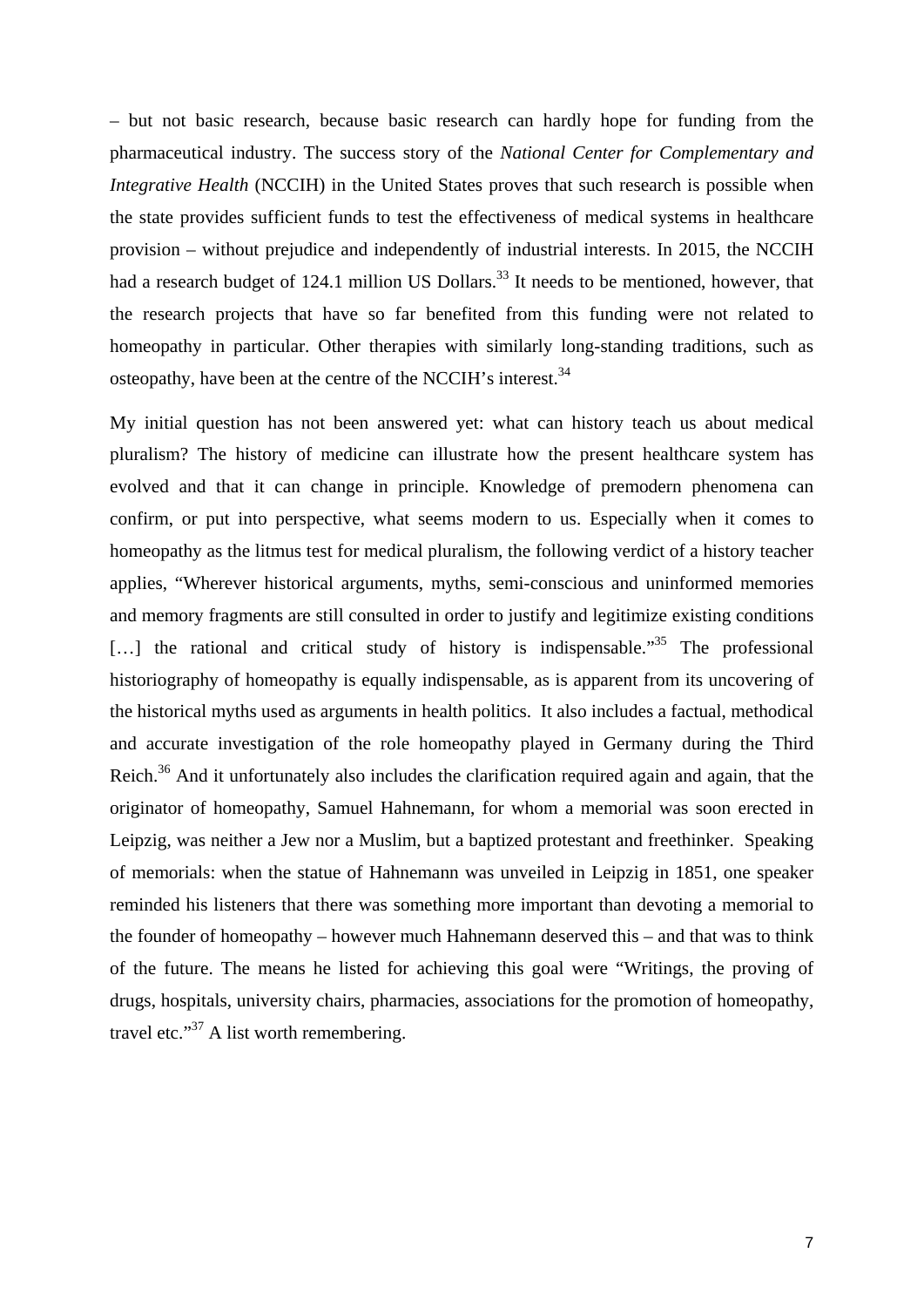**\***English translation of the inaugural lecture at the Homeopathic World Congress, Leipzig,

14th June 2017

References

<sup>6</sup> See, for example, Matthew Ramsey: The Politics of Professional Monopoly in Nineteenth-Century Medicine: The French Model and its Rivals. In: Gerald Geison (ed.): Professions and the French State 1700-1900. Philadelphia 1984, pp. 225-305.

8 John S. Haller: Medical protestants: the eclectics in American medicine 1825-1939. Carbondale, Il 1994. See also Martin Dinges: The role of medical societies in the professionalisation of homeopathic physicians in Germany and the USA. In: Guenter B. Risse, Robert Jütte, John Woodward (eds.), Culture, Knowledge and Healing: Historical Perspectives of Homeopathic Medicine in Europe and North America. Sheffield 1998, pp. 173-198.

 $9^9$  For Germany and and the American origins see Florian Mildenberger: Verschobene Wirbel – verschwommene Traditionen. Chiropraktik, Chirotherapie und Manuelle Medizin in Deutschland. Stuttgart 2015.

<sup>10</sup> Robert Jütte: Geschichte der Alternativen Medizin. Von der Volksmedizin zu den unkonventionellen Therapien von heute. Munich 1996.

 $11$  Florian Mildenberger: Medikale Subkulturen in der Bundesrepublik Deutschland und ihre Gegner (1950–1990. Die Zentrale zur Bekämpfung der Unlauterkeit im Heilgewerbe. Stuttgart 2011.

 $12$  Robert Jütte: The Hidden Roots: A History of Homeopathy in Northern, Central and Eastern Europe. Stuttgart 2006, pp. 29f.

13 See, for instance, Bettina Wahrig und Werner Sohn (eds.): Zwischen Aufklärung, Policey und Verwaltung: zur Genese des Medizinalwesens 1750 – 1850. Wiesbaden 2003.

<sup>14</sup> Francisca Loetz: ,Medikalisierung' in Frankreich, Großbritannien und Deutschland, 1750-1850: Ansätze, Ergebnisse und Perspektiven der Forschung. In: Wolfgang U. Eckart, Robert Jütte (eds.): Das europäische Gesundheitssystem. Gemeinsamkeiten und Unterschiede in historischer Perspektive. Stuttgart 1994, pp. 123-161.

<sup>15</sup> Robert Jütte (ed.): Medical Pluralism. Past – Present – Future. Stuttgart 2013.

<sup>&</sup>lt;sup>1</sup> Robert Jütte: Professionalisierung der Ärzteschaft. In: Katharina Gräfin von Schlieffen (Hrsg.), Professionalisierung und Mediation. Munich 2010, pp. 27-34; Robert Jütte: The Paradox of Professionalization: homeopathy and hydropathy as unorthodoxy in Germany in the 19th and 20th century. In: Culture, Knowledge, and Healing: Historical Perspectives of Homeopathic Medicine in Europe and North America, ed. by Robert Jütte, Günter B. Risse, John Woodward. Sheffield 1998, pp. 65-88.

<sup>&</sup>lt;sup>2</sup> Alfons Labisch, Reinhard Spree (eds.): Medizinische Deutungsmacht im sozialen Wandel des 19. und frühen 20. Jahrhunderts. Bonn 1989.

 $3$  See, for instance, Michael Stolberg: Heilkunde zwischen Staat und Bevölkerung: Angebot u. Annahme medizinischer Versorgung in Oberfranken im frühen 19. Jahrhundert. Munich 1986. 4 Der Gesundheitslehrer 35, Ausgabe A, 1932, p. 36.

 $<sup>5</sup>$ , Heilpraktiker schwer unter Beschuss". In: FAZ vom 26.8.2016.</sup>

<sup>(</sup>http://www.faz.net/aktuell/wirtschaft/wirtschaftspolitik/f-a-z-exklusiv-heilpraktiker-schwerunter-beschuss-14406931.html)

<sup>&</sup>lt;sup>7</sup> Martin Dinges: The next decade for homoeopathy: Any lessons from the last decades? In: Ch. Nayak (Hg.): Proceedings, Liga Medicorum homoeopatica internationalis, 66. LMHI Congress 2011. Homoeopathy for Public Health, New Delhi 2013, pp. 235-244.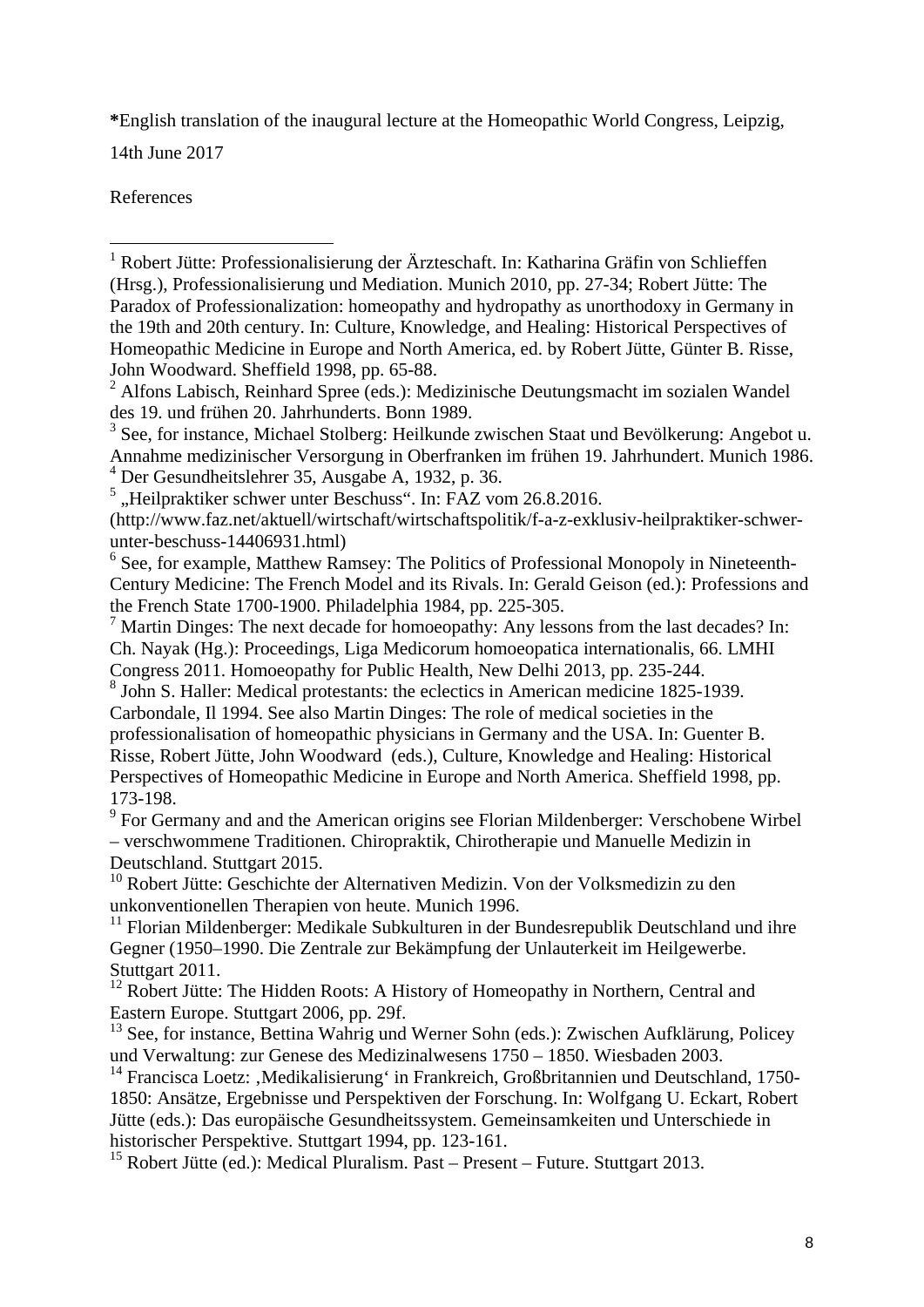<sup>16</sup> Martin Dinges: Introduction. Pluralism(s) of Medical Systems, in: Martin Dinges (ed.): Medical Pluralism and Homeopathy in India and Germany (1810-2010). A Comparison of Practices, Stuttgart 2014, pp. 7-29.

 $17$  Robert Jütte: Der lange Weg zum Pluralismus in der Medizin. In: Peter F. Matthiessen (ed.), Patientenorientierung und Professionalität. Festschrift. Bad Homburg 2010, pp. 48-59.

<sup>18</sup> Christina Sartori, Nicole Osterkamp, Cordula Uebing, Klaus Linde: Homöopathie in der gesetzlichen Krankenversicherung: Modelle, Erfahrungen und Bewertungen. In: Bertelsmann Gesundheitsmonitor 2014. Gütersloh 2014, pp. 191-209.

19 See Robert Jütte: Eine späte homöopathische Großmacht: Indien. In: Martin Dinges (ed.): Weltgeschichte der Homöopathie: Länder, Schulen, Heilkundige. Munich 1996, pp. 355-381; Samuel Vijaya Bhaskar Poldas: Geschichte der Homöopathie in Indien: von ihrer Einführung bis zur ersten offiziellen Anerkennung 1937. Stuttgart 2010. For current developments, see Martin Dinges: Der Versorgungsbeitrag der Homöopathie in Indien (Erster Teil). In: Zeitschrift für Klassische Homöopathie 55 (2011), pp. 4-18; Martin Dinges:

Patientenpräferenzen und die öffentliche Gesundheitsversorgung in Indien. Der Versorgungsbeitrag der Homöopathie (Zweiter Teil): In: Zeitschrift für Klassische Homöopathie 55 (2011), pp. 122-133.

 $20$  Raj K. Manchanda, Mukul Kulhashreshtha: Cost effectiveness and efficacy of homeopathy in primary health care units of the Government of Delhi – a study. In: AHZ 250 (2005), pp. S28-S29.

21See Nicholas Eschenbruch: Experteneinfluss und Patientenprotest*:* Arzneimittelregulierung als Herausforderung für die alternativen Heilweisen*,* 1965-1976. In: MedGG 26 (2008), pp. 53-74.

<sup>22</sup> Robert Jütte: Alter und neuer Pluralismus in der Medizin. In: Schweizerische Zeitschrift für Ganzheitsmedizin 24 (2012), pp. 169-175.

 $^{23}$  Lesley Rees, Andrew Weil: Integrated medicine: imbues orthodox medicine with the values of complementary medicine. In: British Medical Journal 322 (2001), pp. 119-120. From a critical perspective, see Harald Walach: Complementary? Alternative? Integrative? In: Forschende Komplementärmedizin 17 (2010), pp. 215-216.

<sup>24</sup> See Robert Jütte: Geschichte der Alternativen Medizin. Von der Volksmedizin zu den unkonventionellen Therapien von heute, Munich 1996; Roberta E. Bivins: Alternative medicine?: a history. Oxford 2007.

 $25$  Sarah Cant, Ursula Sharma: A new medical pluralism? Alternative medicine, doctors, patients and the state. London 1999, S. 189.

 $26$  Cant/Sharma (see note 25), pp. 194f.

<sup>27</sup> Huei-chu Cheng: Medizinischer Pluralismus und Professionalisierung – Entwicklung der Chinesischen Medizin in Taiwan. Sozialwiss. Diss. Bielefeld 2003, pp. 28f. (http://deposit.ddb.de/cgi-bin/dokserv?idn=966622065).

<sup>28</sup> See, for example, Harald Walach: Die Zukunft der Homöopathie. In: Forschende Komplementärmedizin 23 (2016), pp. 212-214.

<sup>29</sup> Rainer Stange, Robert Amhof, Susanne Moebus: Naturheilverfahren, Komplementär- und Alternativmedizin im Bewusstsein und Handeln von niedergelassenen Ärzten. In: Jan Böcken, Bernard Braun, Robert Amhof, Melanie Schnee (eds.): Gesundheitsmonitor 2006.

Gesundheitsversorgung und Gestaltungsoptionen aus der Perspektive von Bevölkerung und Ärzten. Gütersloh 2006, pp. 208-232, bes. S. 217.

<sup>30</sup> Detlef Bothe: Neue deutsche Heilkunde 1933-1945: dargestellt anhand der Zeitschrift "Hippokrates" und der Entwicklung der volksheilkundlichen. Husum 1991.

 $31$  See Robert Jütte (together with Claudia Witt et al.): Using the framework of corporate culture in , mergers " to support the development of a cultural basis for integrative medicine –